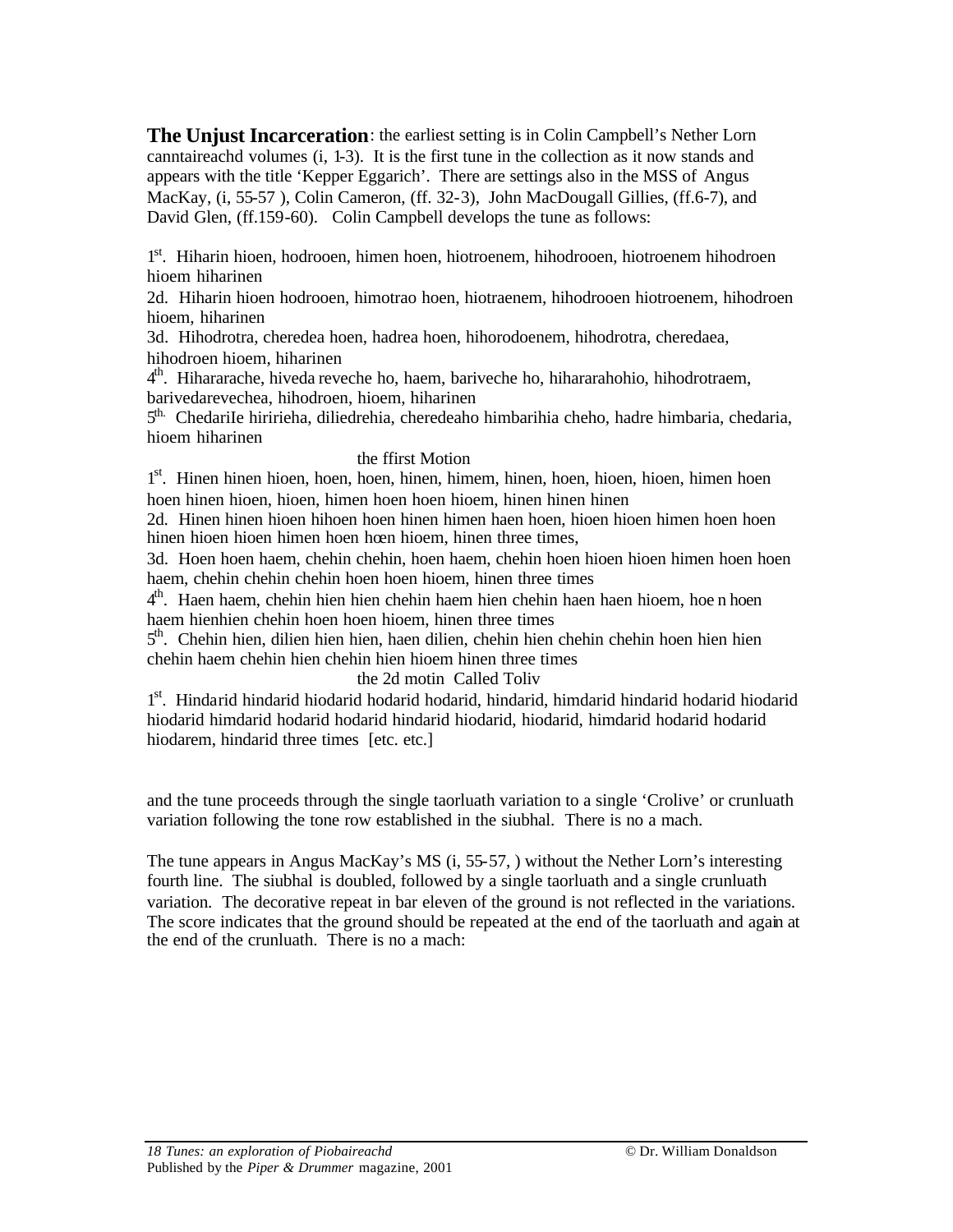'The Unjust Incarceration, ground, line1, Angus MacKay's MS, (i, 55-7)



This basic pattern is reflected in the other scores. Colin Cameron (ff. 32-3) develops the tune similarly to MacKay continuing to the end of the taorluath and adding 'then comes the Crunluath'. There are one or two features of his style worth noting, however, such as the little cut down at the end of bar 31, and the way E is approached from high A via a reflexive turn through high G in bar 25 of the ground: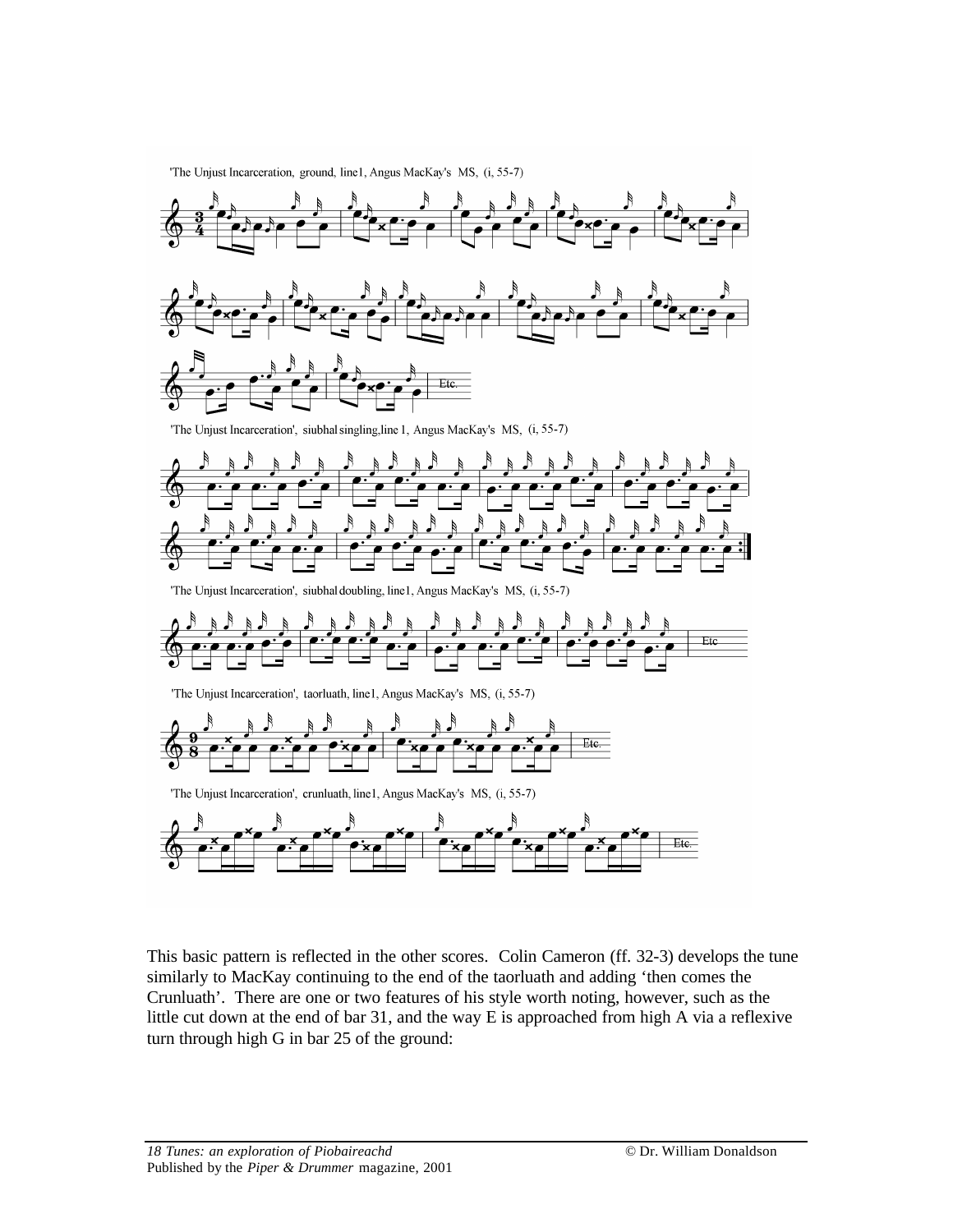

None of the other sources consulted here treat the tune as a four line air in Colin Campbell's manner. Gillies's score (ff.6-7) is very similar to that of Colin Cameron. General Thomason's setting is on comparable lines: this came from Donald MacKay (Angus MacKay's nephew), who was taught the tune by Donald Cameron (*Ceol Mor*, pp.291-2). David Glen provides a Crunluath a mach, and offers as an alternative title 'The Piper's Lamentation in the Stocks' (ff.159-60). William Stewart of Ensay gives the tune in the Piobaireachd Society's *Collection*, first series (iii, 6-7), with an attribution to John Dall MacKay and a suggested translation of the title as 'capture by treachery'. Stewart gives his source as Captain Colin MacRae's MS, but his style is very similar to David Glen's It makes an interesting comparison with the setting published in the Piobaireachd Society's second series.

Ground, from Piobaireachd Society's first series (iii, 6-7)